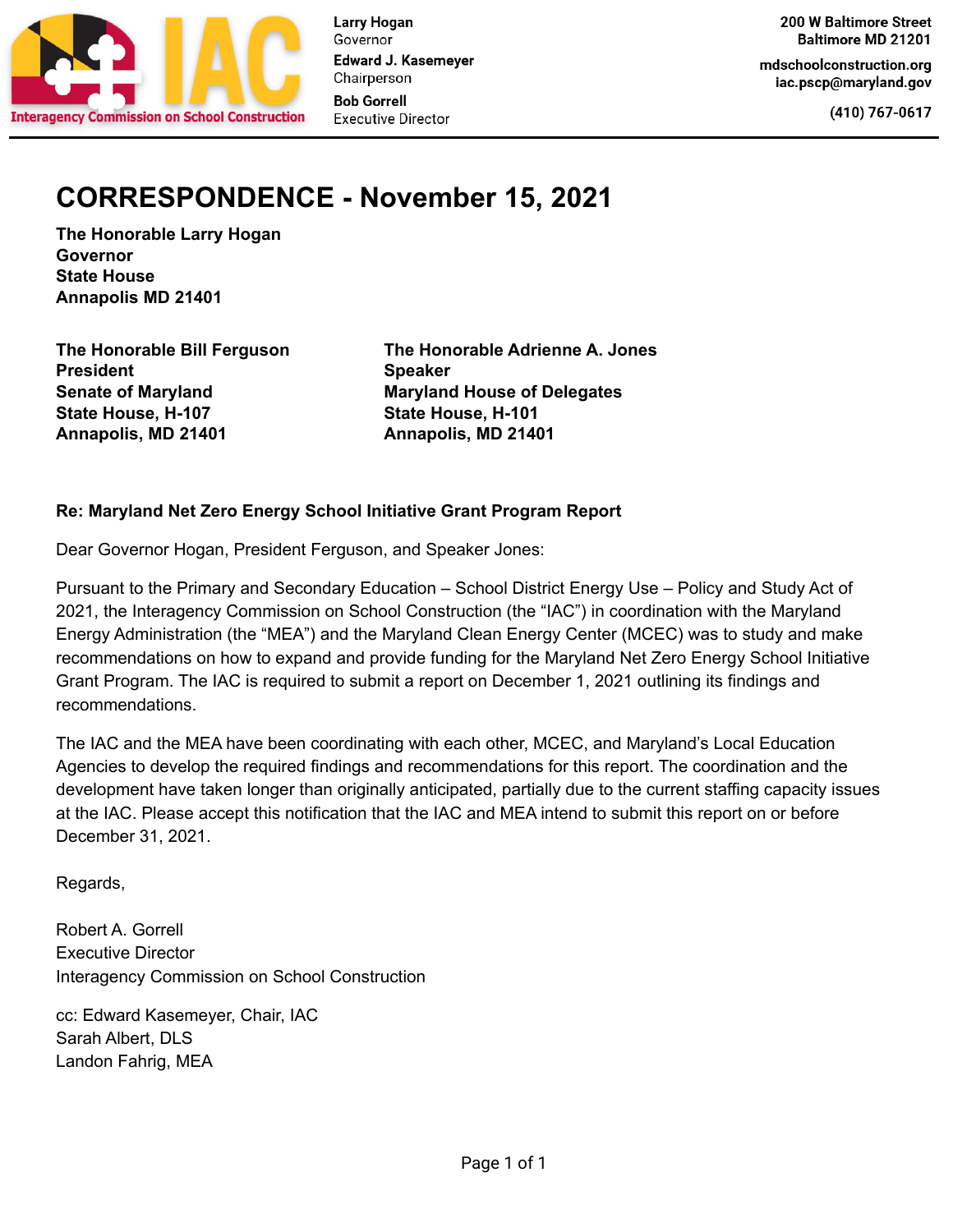



# **CORRESPONDENCE - January 4, 2022**

The Honorable Larry Hogan Governor State House 100 State Circle Annapolis, MD 21401

The Honorable Bill Ferguson President Senate of Maryland State House, H-107 Annapolis, MD 21401

The Honorable Adrienne A. Jones **Speaker** Maryland House of Delegates State House, H-101 Annapolis, MD 21401

### **Re: Report required by HB 630/Ch. 608(2) (MSAR # 13331) - Maryland Net Zero Energy School Initiative Grant Program Report**

Dear Governor Hogan, President Ferguson, and Speaker Jones,

The Interagency Commission on School Construction (IAC) and the Maryland Energy Administration (MEA), in consultation with the Maryland Clean Energy Center (MCEC), welcomes the opportunity to make recommendations to the General Assembly for supporting the construction of energy-efficient net-zero-energy (NZE) Maryland public schools. Section 2 of Chapter 608 of the 2021 Maryland Laws requires that the IAC coordinate with MEA and MCEC to make recommendations on how to expand the Maryland NZE School Initiative Grant Program (Program) and how to provide additional funding for the Program. The three agencies have conducted this coordination and this report provides the required recommendations.

The IAC and MEA currently do not have access to data necessary to assess the energy efficiency (EE) of Maryland public prekindergarten through grade 12 (PK-12) school facilities, because the data is distributed amongst local entities. However, available information and staff experience strongly suggest that NZE design and construction can reduce the environmental impact of school facilities by reducing energy waste especially where energy efficiency is incorporated early in design. These recommendations focus on addressing the need for available data on school performance while also minimizing the total lifetime cost of facility ownership. In general, the state's energy performance goals for PK-12 facilities should integrate EE with greenhouse gas reduction goals by pursuing NZE outcomes primarily at the facilities-portfolio level instead of at the project level. The IAC supports investing additional construction dollars up front for improved EE when it will result in decreased total cost of school-facility ownership. This report discusses the brief history of NZE schools in Maryland and provides a set of recommendations to consider in formulating future NZE policies for PK-12 public school facilities.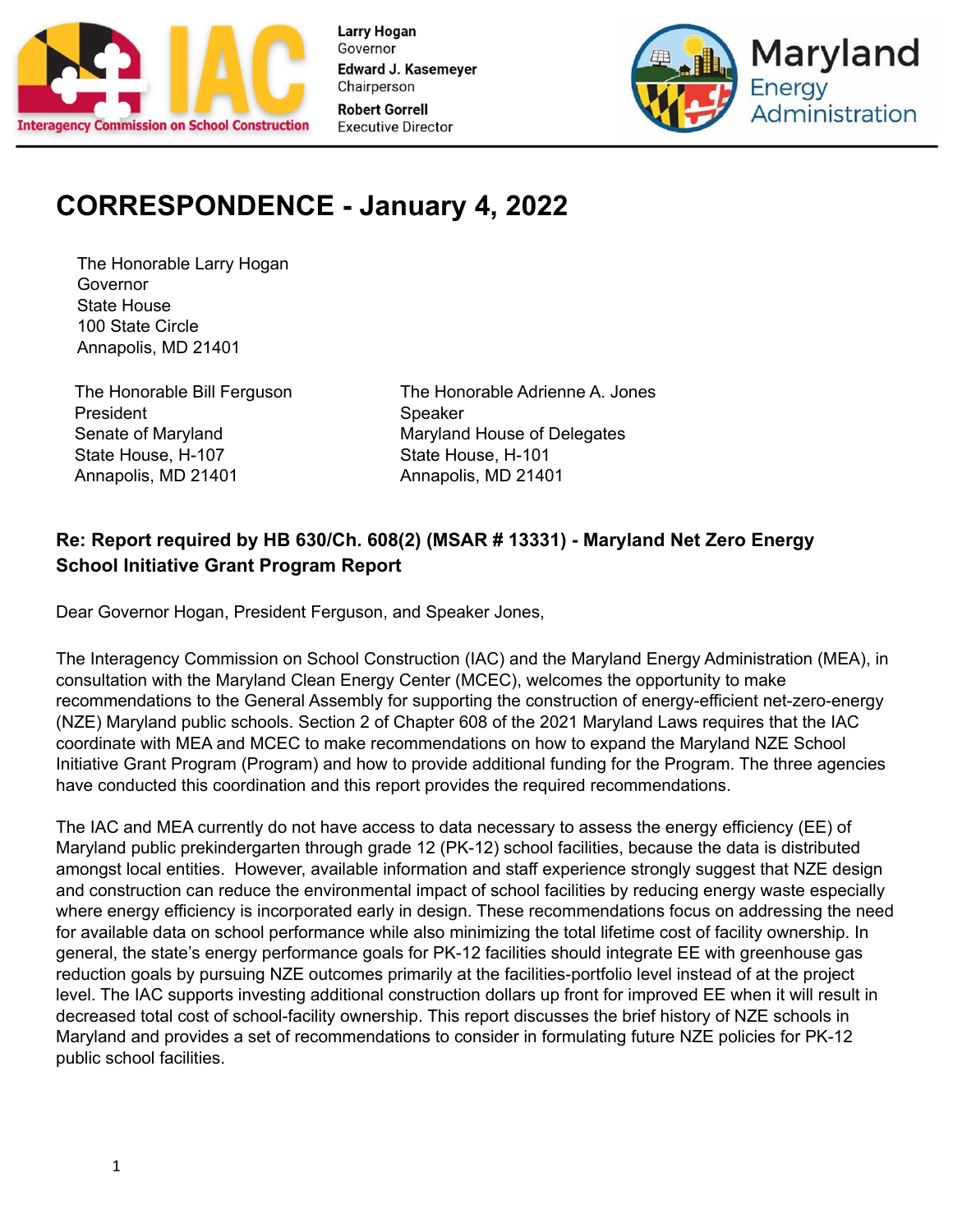



#### **History of NZE in Public PK-12 Schools in Maryland**

To date, NZE has only a short history in Maryland public PK-12 schools, through an MEA-administered grant program that was funded by a merger settlement, overseen by the Maryland Public Service Commission, in the BGE service territory. Grant funds contributed an average of eight percent to the construction costs of each of three schools opened between 2017 and 2020. These successful projects show that new, replacement, and full-renewal school facilities built to NZE standard 1) can be constructed at a reasonable cost and 2) provide potential benefits to the State and to local education agencies (LEAs). Based on lessons learned during this pilot phase, this report includes recommendations that provide alternatives that more efficiently use funds, regardless of source, while delivering better performance and lower overall costs.

The first NZE school built in Maryland was Howard County Public Schools' (HCPSS') Wilde Lake Middle School in Columbia. HCPSS received State Capital Improvement Program (CIP) funding from the IAC in 2016 and 2017 of \$15,359,000 and an MEA grant disbursement of \$2,755,671 (approximately \$533,000 for design and \$2,222,000 for construction) for a total of \$18,114,761 out of a total cost of design and construction of about \$34 million for 106,221 gross square feet (GSF). The total cost including the cost of renewable energy technologies, including solar and geothermal, required to achieve the goal of NZE equated to about \$320 per GSF. This cost per GSF is 27.5% higher than the IAC's approved standard cost of construction with site development of \$251/GSF for FY 2015, which is the year in which the contract was bid.

Wilde Lake Middle School achieved NZE status primarily as a result of an efficient heating, ventilation, and air conditioning (HVAC) system that made use of demand-controlled ventilation within a well insulated building envelope. These items brought the overall designed energy use down to a level that could be offset fully by the available solar capacity installed on the building's roof and grounds. In operation since fall 2017, it was verified to have achieved NZE status in its first full year of operation.

Maryland's second and third NZE schools — Graceland Park/O'Donnell Heights Elementary/Middle School and Holabird Academy Elementary/Middle (E/M) School of the Baltimore City Public Schools System (BCPSS) were designed and constructed together as a package. BCPSS received State Capital Improvement Program (CIP) funding from the IAC in 2017-2020 of \$47,625,000 and MEA grants of \$5,190,802 (approximately \$711,000 for design and \$4,480,000 for construction) for a total of \$52,815,802 out of a total cost of design and construction of about \$68,082,500 for two 94,070-GSF facilities. The total cost including the cost of renewable energy technologies, including solar and geothermal, required to achieve the goal of NZE equate to about \$362 per GSF. This cost per GSF is 3.7% higher than the IAC's approved standard cost of construction with site development of \$349 per GSF for FY 2018, which is the year in which the contract was bid.

Graceland Park/O'Donnell Heights E/M and Holabird Academy E/M achieved NZE design status primarily as a result of an efficient HVAC system that made use of demand-controlled ventilation within a highly insulative building envelope. These items brought the overall designed energy use down to a level that could be offset fully by the available solar capacity installed on site on the roofs. Having opened in fall 2020, the two facilities' operating profiles were distorted by COVID-19, which has required increased exchanges of conditioned air to reduce the risks of COVID-19 to building occupants. Additionally, both schools' first year of operation was during a period of unusual building occupancy, with many students learning remotely while the school building may have been open for student support services. Due to these factors, NZE performance for these two schools has not yet been verified.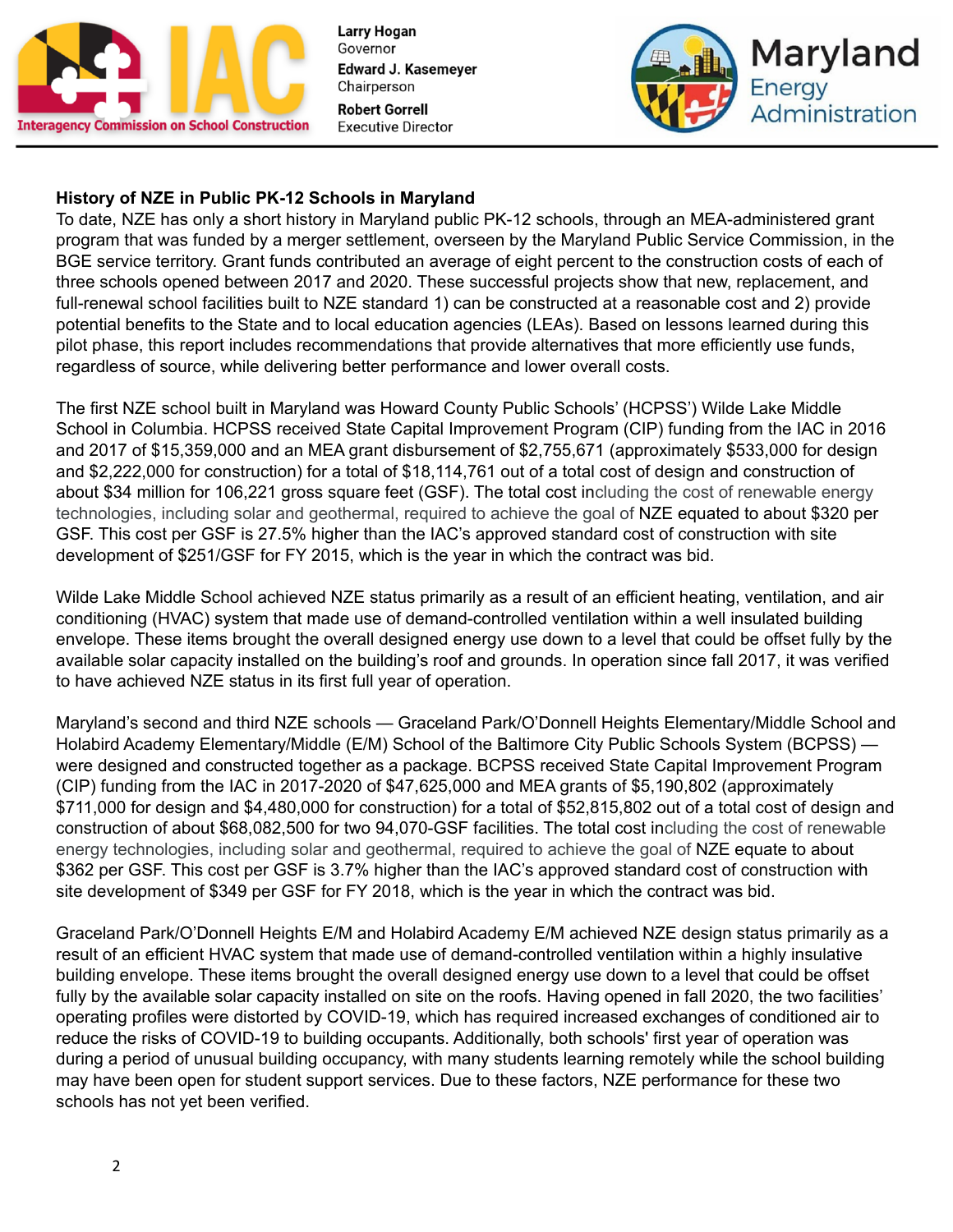



#### **Opportunities for Increased Energy Efficiency in PK-12 Facilities**

Although, as noted above, detailed data on energy usage and efficiency specific to Maryland PK-12 school facilities is not currently available, it is likely that the EE of many existing LEA facilities lags contemporary standards. The current average age of Maryland PK-12 public school facilities is 30 years, out of a typical expected lifespan of 50-60 years. Although built to comply with the applicable energy code at the time of their design and construction, the HVAC systems performance of many of Maryland's PK-12 facilities have since been surpassed by new technologies. Due to the advanced age of many existing facilities, many replacement and/or full-renewal projects are likely to be undertaken in the coming years, which will provide opportunities for making significant improvements in energy efficiency.

#### **Portfolio-Level Recommendations**

A facility cannot achieve NZE status through the simple replacement of one or two energy-inefficient building systems. Achieving NZE status requires the coordination of a number of building systems through careful design, installation, and operation. Based on the IAC's general experience with school construction projects in Maryland, only by beginning the facility-design process with EE objectives in mind does it become possible to minimize a facility's energy footprint to the extent necessary to achieve NZE status. A set of EE measures sufficient to achieve NZE status can, in the vast majority of cases, only be implemented fully and at a reasonable cost when incorporated from the earliest stages of school planning and design. For the foreseeable future, NZE status at the individual building level is financially feasible only for newly designed and constructed (or wholly renewed) facilities. Accordingly, each LEA must take a whole-portfolio approach to achieving NZE status and must consider portfolio-level solutions that may include sourcing green power.

At the portfolio level, the State should consider taking the following actions:

Recommendation #1: **Focus the state's efforts on moving LEAs towards achieving NZE status at the portfolio level, rather than at the project level.** Protecting State and local budgets both now and in the future while obtaining the greatest possible EE and cost-saving gains in PK-12 facilities requires each LEA to consider its portfolio of facilities holistically and to analyze the total cost of ownership of each facility when planning the economical use of available resources.

Recommendation #2: **Require that each LEA integrate EE, educational sufficiency, and fiscal sustainability within the planning and management of its school-facilities portfolio** such that each of the three is optimized with the other two in mind. Achieving these three necessary objectives will often require a balancing of interests. Only through planning and management that fully integrates these three from the earliest stages will effective balancing be possible.

Recommendation #3: **Establish a center of expertise for NZE portfolio management within the IAC with the capacity to provide direct technical assistance to LEAs**, including

a) Assisting each LEA in developing the capacity needed to assess, measure, and manage the EE of its portfolio of facilities;

b) Identifying and sharing proven methods for increasing EE of facilities and for achieving NZE status at the facility and portfolio levels, while reducing their total cost of ownership and improving the educational environment;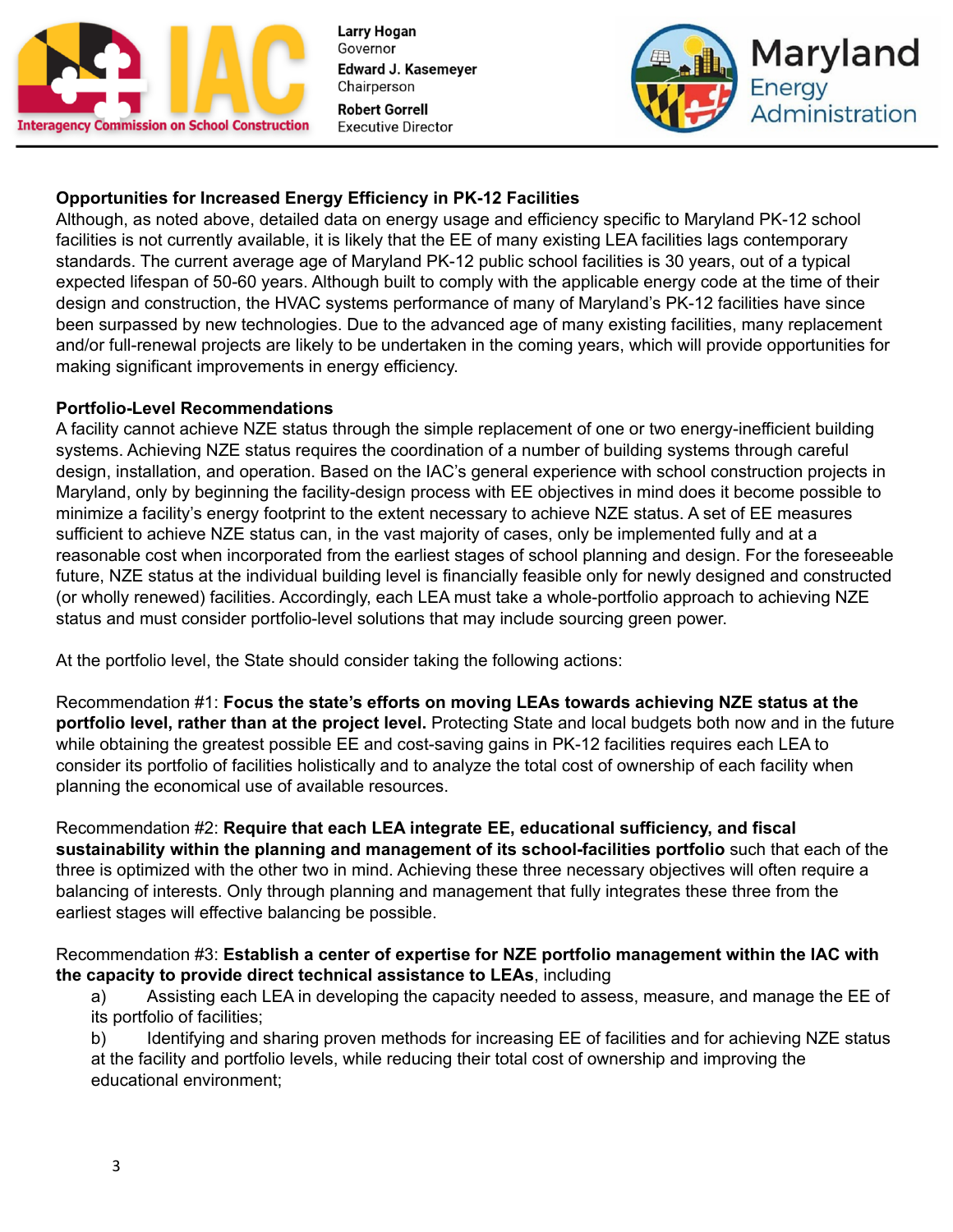



c) Coordinating resources between the IAC and MEA to support LEAs' achievement of long-term portfolio-management plans that optimize the blend of fiscal sustainability and EE;

d) If so desired by an LEA, coordinating and supporting centralized procurement, by MCEC or other organizations with demonstrated capability, for technical services such as energy audits and/or contract-management services; and

e) Intentional, programmatic outreach by MEA, MCEC, IAC and other organizations to promote EE solutions that LEAs can consider as they work to improve the EE of their portfolios.

Recommendation #4: **Develop a framework for measuring the Energy Usage Index (EUI) values of facilities** and incorporating the results into project planning, design, and funding decisions in order to improve portfolio sustainability and encourage LEAs to value minimized total cost of ownership versus minimized upfront costs.

Recommendation #5: **Require that LEAs measure actual energy cost and consumption at the facility level** and report the resulting data to the State on an ongoing basis. This would involve at a minimum reporting the actual monthly energy use by facility and by energy source. Pursuant to statute, the IAC and MEA are coordinating a working group of LEAs to develop a standard template for reporting a district's electricity usage. However, to fully inform decision making at the state and local levels, consumption of all types of energy must be measured at the facility level and made available for analysis

Recommendation #6: **Mandate that LEAs implement real-time metering and reporting to the State of energy usage from new, replacement, and fully renewed school facilities, and make the cost of equipment for such metering and reporting eligible for State participation.** Energy usage data is currently obtained from utility bills in monthly, or at best, daily increments. Optimal analysis of performance of buildings, operations, and maintenance requires hourly data derived from advanced metering and reporting equipment. The cost to install real-time data management equipment has a negligible impact on new or renewed facility construction. If mandated, the cost of energy-data-management equipment would be eligible for State participation under current IAC regulations, so no additional funding source would need to be established. Advanced metering capacity in existing facilities could be gradually expanded as LEAs implement retrofits and system replacements.

Recommendation #7: **Require that each LEA evaluate solar energy as part of the LEA's long-term school-portfolio planning**, including potential reductions in total cost of ownership through the selection of energy sources, providers, business models, and purchasing methods**.** Per existing statute, IAC already requires LEAs' project design-development documents for new building and major-renovation projects to include an evaluation of solar technology potential. This proposed requirement would mandate that LEAs consider solar solutions at the portfolio level rather than only at the project level in order to ensure 1) the consideration of EE opportunities located outside of near-term projects and 2) holistic and comprehensive consideration of EE across the entire portfolio.

#### **Project-Level Recommendations**

Recommendation #8: **Require that LEAs integrate the evaluation of NZE construction options into the early-planning and schematic-design phases for each new, replacement, and full-renewal school**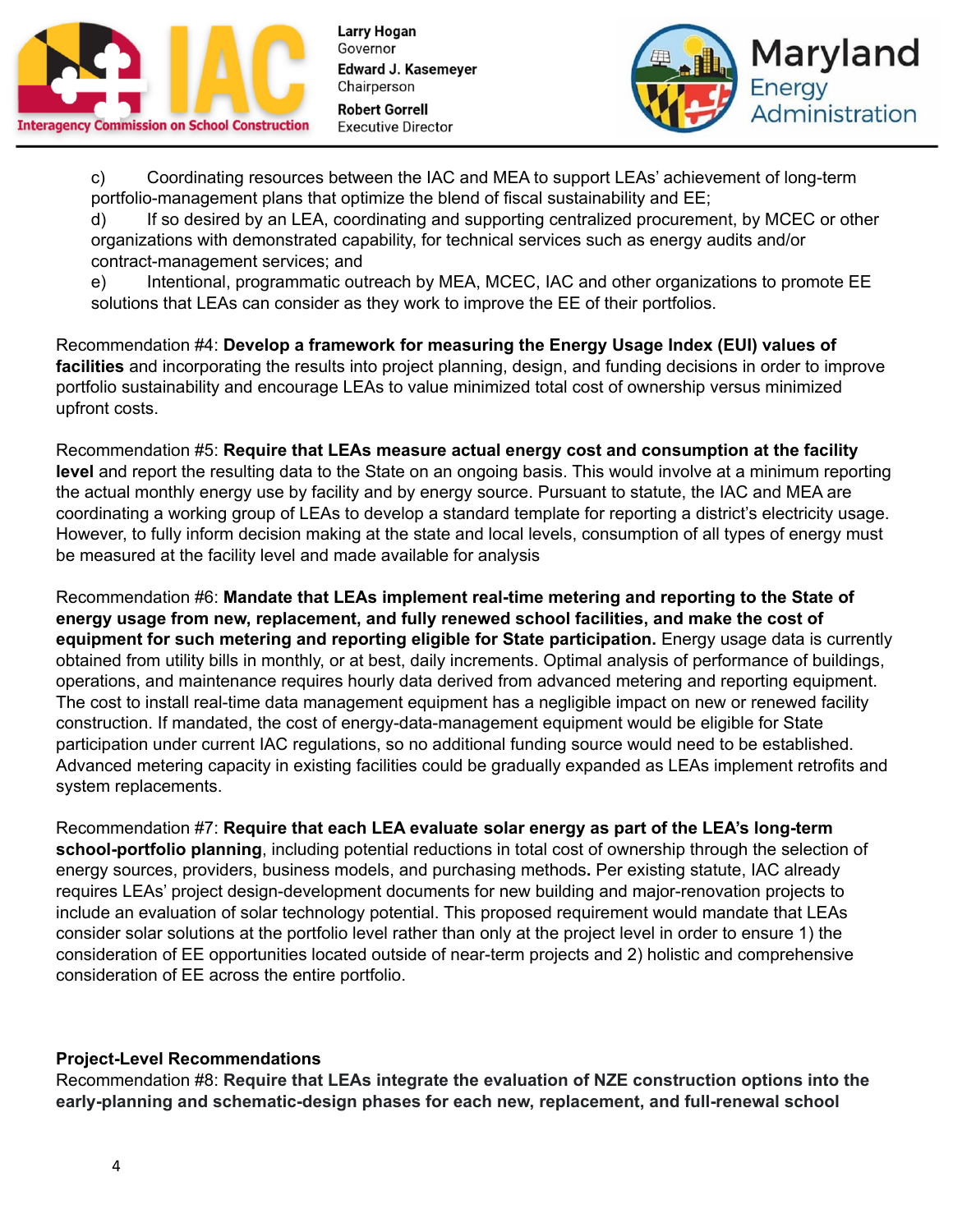



**construction project**, including consideration of the potential use of power-purchase agreements (PPAs) and energy-as-a-service (EaaS) options for single or multiple projects where they will increase the energy efficiency of the facilities without increasing the total cost of ownership. Current statute requires only an evaluation of solar energy in the design-development phase. This requirement would raise the level of the required evaluation from the solar-energy-only level to the full NZE level and move the evaluation to the earlier phases of the project-planning process where it will be more effective and valuable.

#### Recommendation #9: **Require that, for planned new, replacement, and full-renewal school construction projects, each application to the IAC for State funding model the proposed facility's EUI.**

Recommendation #10: **Recommend that all State-funded new school facilities be built with the capacity to become powered by solar (open options- rooftop, purchase, net metered, etc.).** Adding solar to a facility that was not designed and built to accommodate it is not always feasible and rarely is cost effective. However, funds are not always available at the time of construction to support the installation of solar. Therefore, to enable the cost-effective installation of solar post-construction, the facility must be designed and constructed to be solar-ready. This can be done at negligible cost.

Recommendation #11: **Investigate and consider the provision of using bond funding or alternative financial resources to incentivize LEAs to replace obsolete, inefficient or functionally depleted building systems with technologies that meet contemporary standards for EE as adopted by the IAC when those building systems have reached the end of their useful lifespan.** Although NZE status is not a feasible objective for existing facilities that are not being replaced or fully renewed, this does not mean that EE gains cannot be achieved with or should not be sought within existing PK-12 facilities. At times, a building system that impacts EE will reach the end of its useful lifespan at a time when the facility's other systems have not yet done so, and so the system will require replacement outside of a facility replacement or full renewal. In the case of such needed system replacements (often called capital maintenance), the State can foster increased EE by incentivizing LEAs to select energy-efficient replacement systems.

#### **Funding Recommendations**

School facilities are long-term community investments that typically have lifespans of 30 years before needing renovation and of 50-60 years before needing full renewal or replacement. New NZE schools, as well as EE upgrades to existing facilities, could benefit from long-term bond funding that reflects the time horizon for these projects. Bond financing is not limited to larger projects, as smaller projects are often wrapped into larger bonds. The financial markets' strong supply of lender capital seeking long-term, environmentally responsible investment opportunities bodes well for issuing "green" bonds and similar durable instruments.

Recommendation #12: **Provide funding to support the expansion of LEAs' portfolio planning to include the evaluation of NZE comprehensively at the portfolio and project levels.** In light of facilities' long lifespans and the need for ongoing portfolio planning and management, the state should consider funding to support implementation of long-term plans that increase the EE of school portfolios while reducing their total cost of ownership. One approach would be a State-operated program that provides a small amount of incremental planning-and-design funding to help school systems incorporate NZE concepts into portfolio plans and facility designs, because new modeling and energy accounting will be required to ensure the attainment of NZE goals. MEA's Resilient Maryland program has successfully used this approach, which provides a small amount of upfront funds to help offset the cost of analyzing, planning and designing clean and resilient